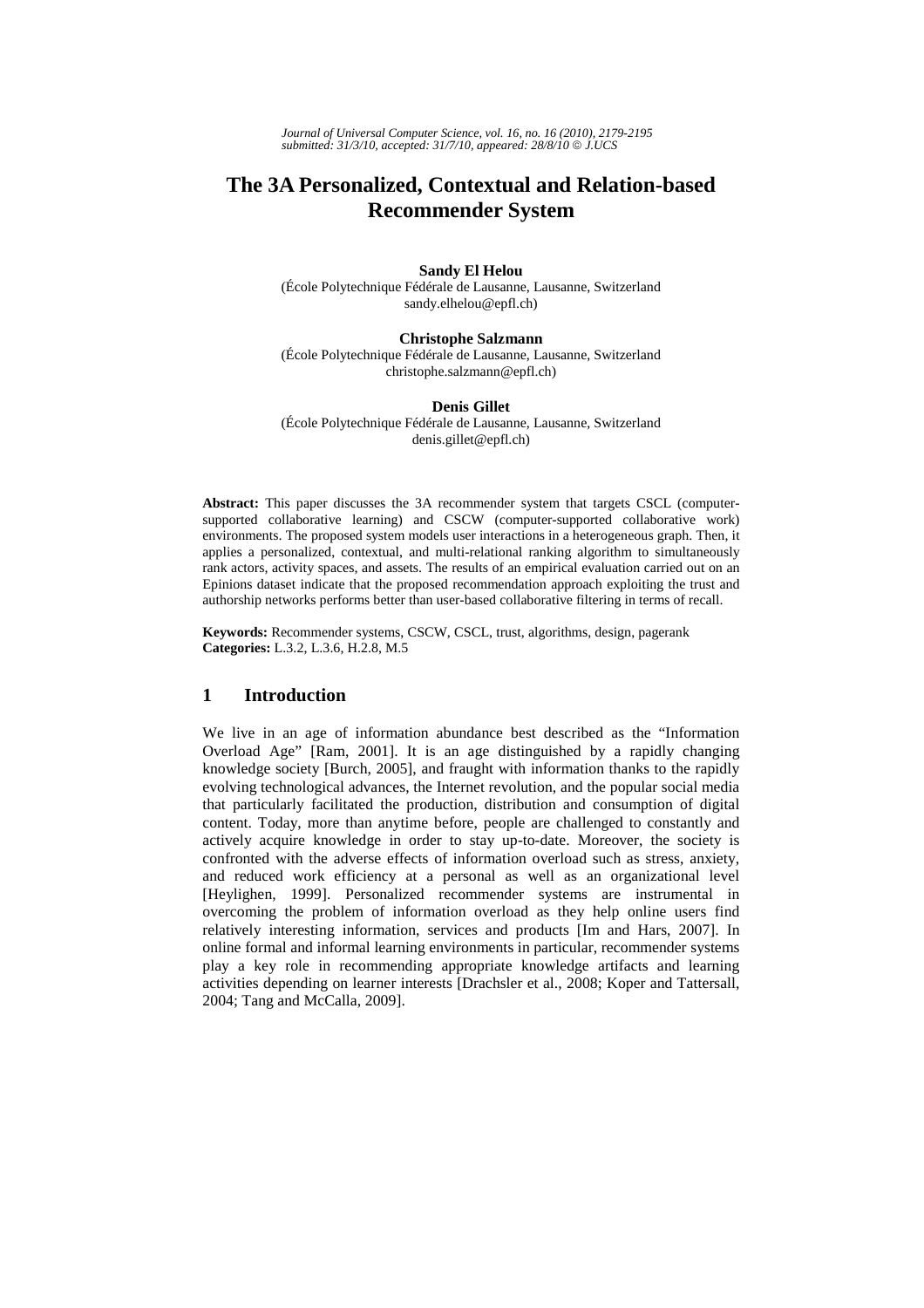This paper discusses the 3A personalized, contextual and relation-based recommender system. The proposed system serves two purposes. First, it can recommend new actors, activities and knowledge assets depending on the target user's interest, hence triggering new collaboration and learning opportunities. Second, it can recommend an ordering of existing entities in a workspace according to their predicted importance to the target user and his or her context, thus increasing the working efficiency. The rest of the paper is organized as follows. Section 2 presents the 3A recommender system. Section 3 discusses the results of an empirical validation of the algorithm using an Epinions dataset. Section 4 reviews related work. Section 5 concludes the paper with hints on future work.

# **2 The 3A recommender system**

The 3A recommender system ranks 3A entities (actors, assets, and activities) according to their relative importance to a target actor and his or her context. The proposed system unobtrusively leverages the entities' relative importance by relying on the 3A interaction model to identify and exploit significant user interactions, established relations, and evaluation metadata. Evaluation metadata involve ratings, bookmarks, tags, and reviews provided by users. Exploiting evaluation metadata is particularly useful for recommender systems[Vuorikari et al. 2007]. The 3A recommender system applies the 3A ranking algorithm to simultaneously rank actors, activities, and assets based on their global popularity and more importantly their local one. Local popularity refers to the popularity in the neighborhood of the target actor and his or her context. In this section, the 3A interaction model is briefly described. Then, the recommendation approach and the adopted ranking algorithm are presented.

### **2.1 3A Interaction Model**

The 3A interaction model takes advantage of existing CSCW theories, namely Activity Theory and Distributed Cognition [Halverson 2002], while positioning itself at an adequate formalization level to ease implementation. The model is domain-independent and involves three main constructs also referred to as entities: **Actors** represent entities capable of initiating an event in a collaborative environment, such as regular users or agents. **Assets** represent any kind of resource that is produced, transformed, annotated, assessed and shared by actors. Assets can consist for example of simple text files, RSS feeds, content of wikis, as well as video and audio files. **Activity** spaces represent mediums created by actors to conduct spontaneous or planned, individual or collaborative activities. A role consists of a label and an associated set of rights granted to an actor within an activity space. Activity spaces can have a concrete planning of expected assets (or deliverables) with concrete submission and evaluation deadlines as well as predefined evaluators and submitters. This is particularly useful in project management communities and online educational environments.

The proposed model adopts social media design paradigms and explicitly accounts for Web 2.0 evaluation metadata. More specifically, SALT (Share, Assess, Link, Tag) is an acronym introduced to denote Web 2.0 features encouraging opinion expression and active participation [El Helou et al., 2010]. Actors, activities, and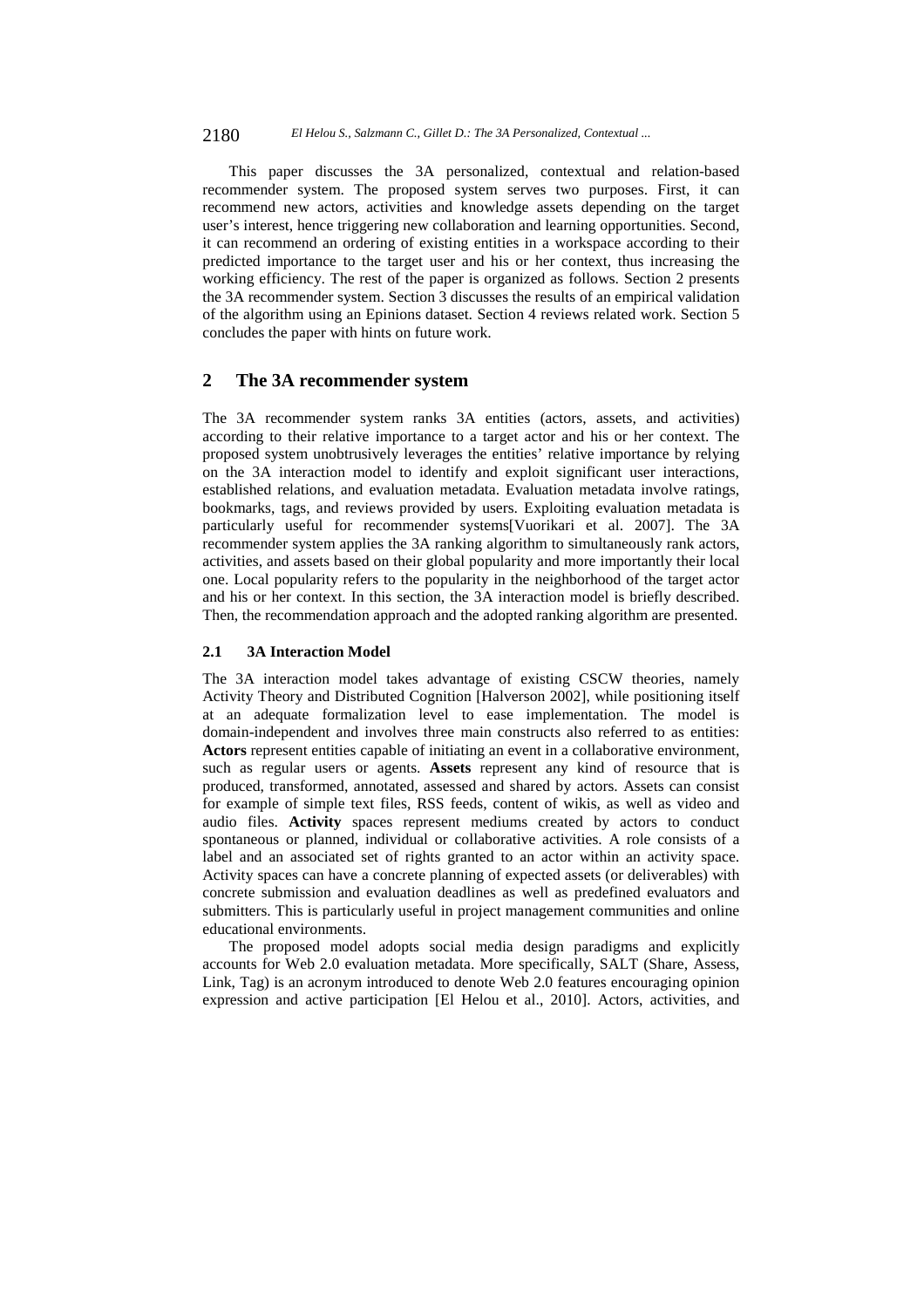assets can be shared, assessed, linked and tagged. Quantitative assessment is done through rating, while qualitative assessment is achieved by adding bookmarks and comments. With respect to linking or relating entities together, actors can use default relation types (i.e. "friends" for actors, and "sub-space" for activity spaces), but can also define new bidirectional or unidirectional ones and share them with others. A graphical representation of the 3A model and the relations between its entities is presented in Figure 1. CRUD is an acronym used in relational databases or at the user interface level to refer to the four main actions of Creating, Reading, Updating, and Deleting that could be performed on actors, activities and assets.



*Figure 1: 3A Model Graphical Representation* 

#### **2.2 The Recommendation Approach**

Studies have shown that when it comes to assessing and filtering the information at hand, people are highly influenced by their trusted networks of friends and colleagues [Borgatti and Cross, 2003; Geyer et al., 2008]. Previous research also reports that people are not always ready to explicitly express their preferences and priorities. People perceive such actions as extrinsic to their work and requiring extra effort [Grudin, 1998]. Therefore, the 3A recommender system relies on past interactions involving the target actor and other 3A entities in order to unobtrusively infer the relative importance of a 3A entity for the target actor in a particular context.

The adopted recommendation approach consists of four main steps listed hereafter: graph construction, context definition, importance computation, and ranked lists extraction. These steps can be summarized as follows:

*Graph Construction*. The proposed recommender system models significant 3A inter-relations in a heterogeneous and multi-relational directed graph. The graph is formed taking as nodes the actors, activity spaces, and assets that the target actor is allowed to access, and as edges the inter-relations between them. Intermediary entities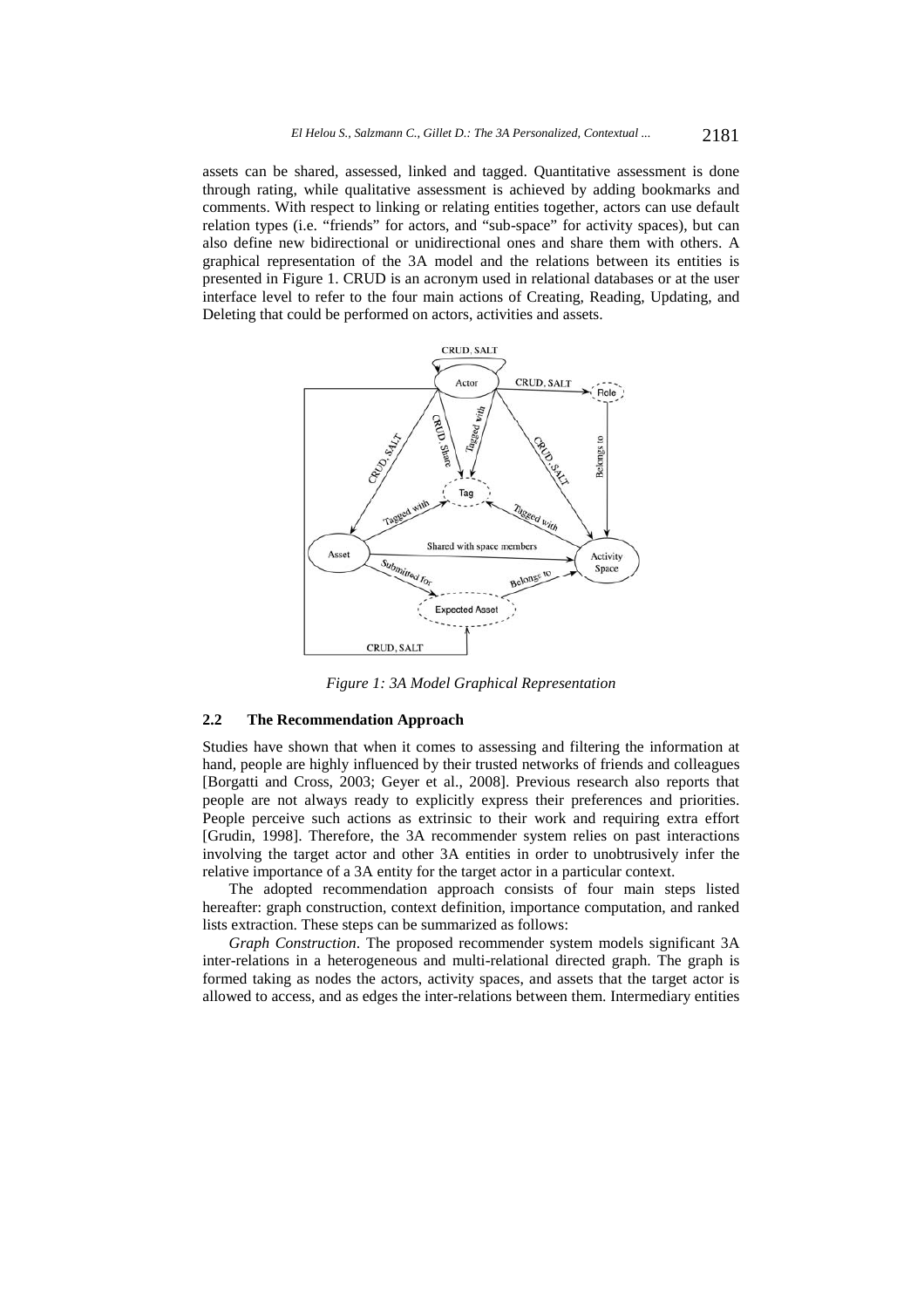such as roles and tags are also incorporated in the graph as nodes, depending on the relations considered and the level of granularity worth keeping track of. For instance, it might be significant to give different importance weights for space owners and regular members. For that, it is important to include "role" as an intermediary node between spaces and actors, instead of connecting an activity space directly to its members, loosing in the graph the information related to their role. Each bidirectional relation (e.g. "friendship" between two actors) is translated into two directed edges. Additionally, some initially unidirectional relations are complemented by another edge going in the opposite direction, in such a way that the two nodes involved in the relationship reinforce one another. For instance, transforming the initial one-way authorship relation between an asset and its author into two directed edges in opposite directions has two benefits. On the one hand, the edge going from the author to his or her asset allows actors in the author's network to reach this asset through its author. On the other hand, the edge going in the opposite direction (i.e. from the asset to the authors) allows actors that fall on the asset in question, to reach its author and from there discover other potentially interesting assets of the same author. In the same way, if an actor frequently participates in a community's activity space, not only does this imply the actor's interest in the discussion space, but it also indicates the importance of this actor for the community. In other words, if one would like to know what is happening within the collaborative space, it is worth recommending this active participant to him or her.

*Context Definition.* Whether the 3A ranking algorithm is used for ordering entities already known to the target actor or recommending new ones, it is crucial to take his or her context into account. Context is "any information that can be used to characterize the situation of any entity", an entity being a person, place or object relevant to the user's interaction with the application [Dey, 2001]. It can be measured by relying on implicit interest parameters consisting of users' activities and interactions combined with explicit parameters such as tags [Vuorikari and Berendt, 2009]. Based on the above definitions and on the 3A model's taxonomy, the target actor's context is represented at any point in time by a set of 3A main entities, in addition to intermediary ones (e.g. tags) directly involved in an action performed by the target actor. When an actor performs a search, all tags and entities having attributes (e.g. title, description) that match the search keyword(s) are considered as contextual nodes. Alternatively, when the target user chooses a specific actor, activity space or asset to interact with, all directly related entities constitute the context. For instance, when the selected entity is an activity space, then its members, assets, roles, and directly related activities constitute its context. As it is explained in section 2.5, the algorithm is then expected to bias results towards the context in such a way that entities that have strong connections to contextual nodes get an important ranking. This will lead to suggesting new relevant entities to the target actor depending on the strength of their connection to contextual nodes.

*Importance Calculation*. Once the graph is formed and the context defined, the 3A ranking algorithm is applied [El Helou, 2009]. The 3A ranking algorithm is based on the key idea of the original pagerank algorithm: a node is recursively important if and only if many other important nodes point to it. With respect to our framework, the idea can be extended and reformulated as follows: *A node is recursively important to a particular root set of nodes (representing the target user and the context) if and*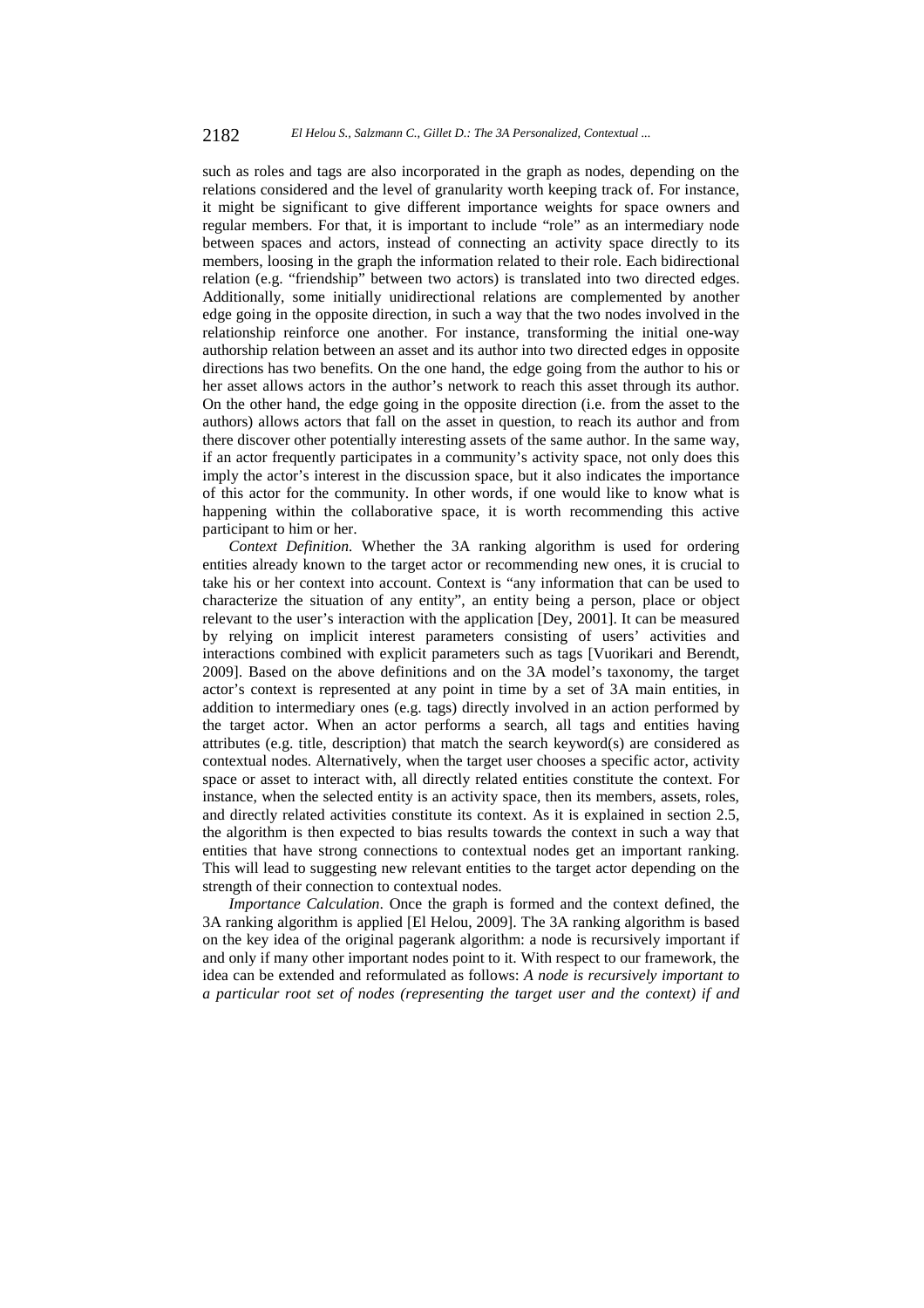#### *only if many important nodes connected to the root set via important edge types point to it*.

*Ranked List Extraction*: Separate lists of actors, activities, and assets are extracted whilst respecting their relative order in the original heterogeneous list. When the aim is to recommend new entities rather than prioritizing existing entities in a workspace, entities that already have a direct connection to the user are skipped. These already related items are more likely to appear first in the recommendation list because they are very close to the target user. Even though it is definitely not beneficial to include them in the recommendation list, they help during the ranking process to reach related nodes that the user is not aware of.

#### **2.3 Original pagerank algorithm**

The 3A ranking algorithm takes its roots from the original pagerank algorithm developed by Page and Brin for ranking hypertext documents for Google [Page et al., 1998]. Pagerank is based on the idea that if the owner of a page *j* links to a page *i* , he or she is implicitly indicating that page *i* is important. It follows that the more incoming links a page *i* has, the more it is considered as "authoritative" or globally important because many pages refer to it. It is not only the number of incoming links that counts but also their quality; the more "authoritative" a page is, the more its outgoing links are valued, and the more importance it can confer to the pages it links to.

The iterative probability equation that translates the algorithm's key idea is described hereafter. A node's conferred importance is divided equally among all nodes it points to. Let *N* denote the total number of Web pages, OutDegree(*j*) the total number of outgoing links from a page (or node) *j*. A transition matrix  $T(N \times N)$  is defined such that, each entry  $T_i$  is equal to 1/Outdegree( *j*) if *j* points to i, and 0 otherwise. Dangling pages are pages with no outgoing links. These pages do not confer any importance to other nodes. To solve this issue, dangling nodes are considered to link to all nodes in the graph with an equal probability. For that, a matrix  $D(N \times N)$  is defined such that all entries are 0 except for the dangling columns whose entries are equal to  $1/N$ . The damping factor *d* represents the probability to follow page links. Since the damping factor *d* is less than 1, the further the nodes are from one another, the less influence they will have on each other's rank.  $\lambda$  defines the probability of falling on a random page. Using  $\lambda$  avoids situations where nodes of a graph component form an importance "sink".  $\lambda$  ensures that no page will have a zero rank and every page is reachable from every other one. Given this, starting with an equal rank of  $1/N$  to all nodes, the probability equation of landing on a node *i* (or rank of a Web page *i*) at each iteration given the ranks of the previous iteration *k*, is given by:

$$
p_i^{k+1} = \frac{\lambda}{N} + d \sum_{j=0}^{N} (T_{ij} + D_{ij}) p_j^k \, ; \, \lambda, d > 0; \, \lambda + d = 1 \qquad \qquad Eq.1
$$

Eq.1 can be understood as a Markov chain where states are pages and the transition between states depends on the link structure of the Web. The equation can be interpreted as the probability for a random surfer to land on a page or node *i* starting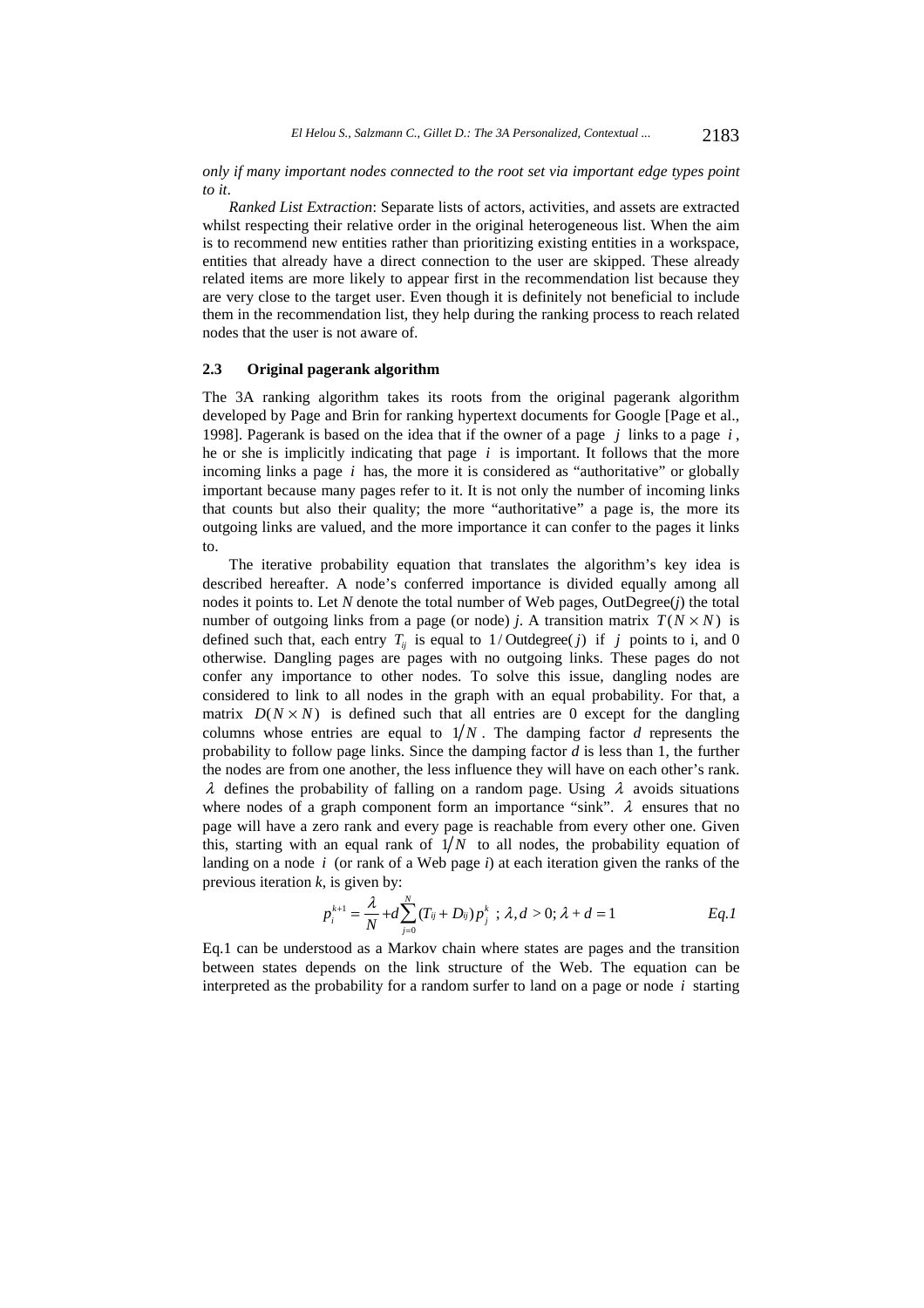at any node with an equal prior probability, following random links with a probability of *d*, and randomly jumping on a page with a probability of  $\lambda$ .

### **2.4 Multi-Relational Ranking**

Unlike the graph of hypertext documents of the original pagerank algorithm, the social graph of the 3A model involves heterogeneous nodes (i.e. actors, activity spaces, and assets) related by different types of edges that are not necessarily equally important. In such a multi-relational graph, when the surfer falls on a node, he or she can choose to follow different pathways. For instance, if an actor is looking for an expert on a particular topic, he or she can search among his or her friends and "friends of friends" for actors whose profiles match his or her interest. He or she can also choose to traverse different activity spaces, choose one that is relevant to the topic, and from there reach actors who have actively contributed to the space or posted interesting resources. In the same way, given two papers that are equally relevant to a topic, an actor might prefer to first check the one that has been posted or top-rated by a related actor, than the one that have been simply accessed by the same trusted actor. Clearly, the probability to fall on interesting nodes depends upon the probability that the adopted way (combined ways) will lead to them.

To account for the existence of different link types with potentially different importance weights, the original algorithm is modified as follows. The complete multi-relational network is viewed as a combination of separate sub-networks each connecting nodes with one specific edge or relation type. Let *E* denote the set of all edge types. An inner transition matrix  $T^e(N \times N)$  and a corresponding weight  $w_e$ are defined for each edge type  $e \in E$ , where  $w_e$  is interpreted as the probability for a target actor to follow links within the sub-network  $e$ .  $w_e$  represents the probability to fall on nodes connected by relations of type *e*. Nodes that do not have outgoing links within a sub-network (locally dangling nodes) are considered as linking to all nodes in the sub-network with an equal probability. For that, a matrix  $D^e(N \times N)$  is defined for each type of relation *e* such that all entries are 0 except for the dangling node columns where entries equal  $1/N$ . Then, the iterative stationary probability equation of landing on a node *i ,* is given by:

$$
p_i^{k+1} = \frac{\lambda}{N} + d \sum_{e \in E} \left( w_e \sum_{j=0}^N (T_{ij}^e + D_{ij}^e) p_j^k \right); \sum_{e \in E} w_e = 1; \lambda, d > 0; \lambda + d = 1
$$
 Eq.2

 to. When it comes to relations representing one-time events such as joining a space, The transition matrix  $T^e$  is defined depending on the type of relation it corresponds  $T<sup>e</sup>$  is the same as in the original pagerank algorithm. Let Outdegree<sub>*(i)*</sub> represent the total number of edges of type *e* coming from *j*, then the entry  $T_{ij}^e$  between *i* and *j* is expressed as follows:

$$
T_{ij}^{e} = \left\{ \begin{array}{c} 1 \\ \hline \text{Outdegree}_{e}(j), & \text{if } j \text{ points to } i \\ 0, & \text{otherwise} \end{array} \right\}
$$

Relations resulting from events that can be repeated over time (e.g. updating an asset or accessing an activity space) are treated in a slightly different way. Let  $R_{ij}^e$  represent the total number of events of type *e* involving *i* and *j* . Then, the probability to jump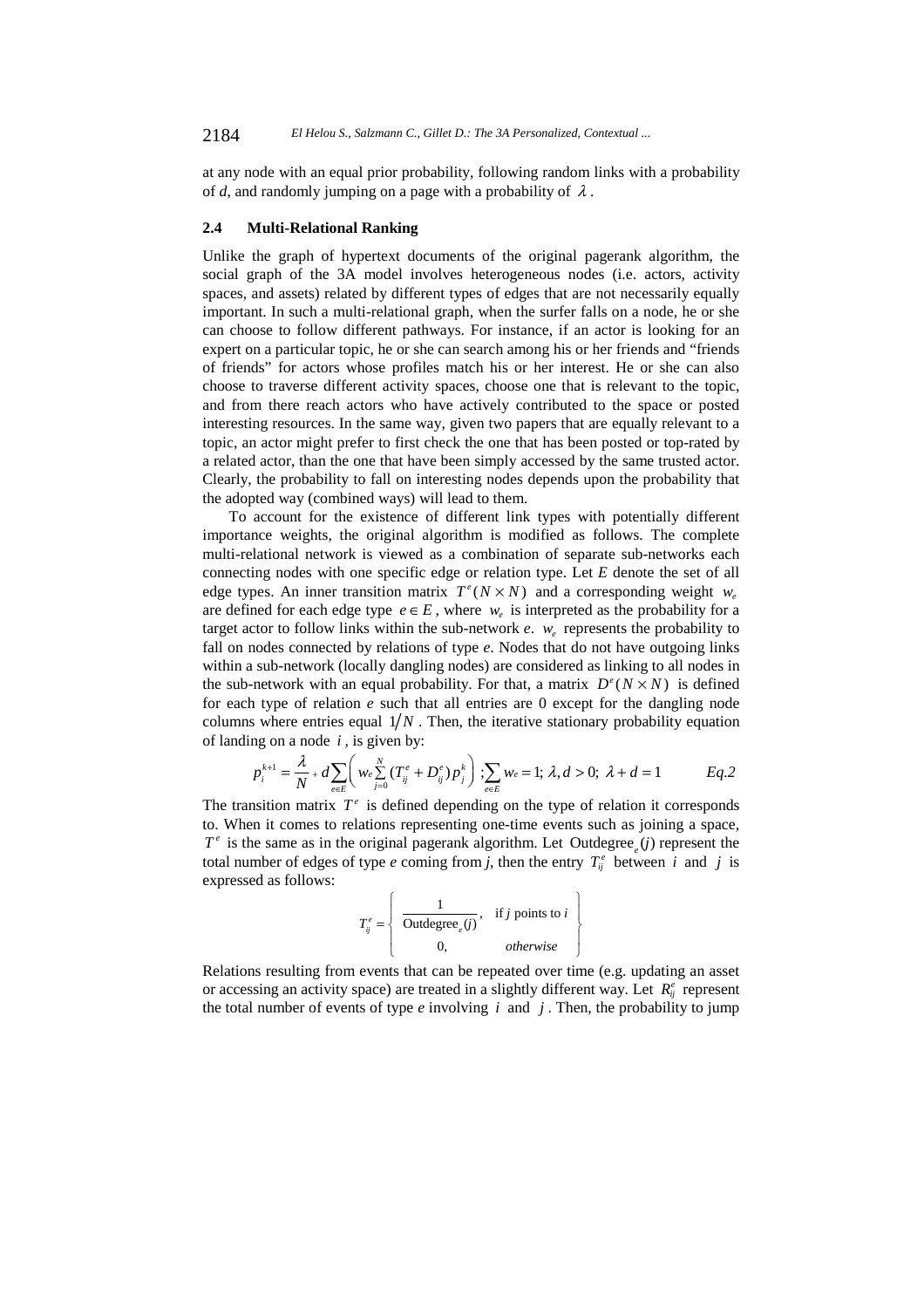from *j* to *i* is equal to  $R_{ij}^e$  and normalized by the total number of outgoing relations of type *e* having *j* as their source node.

$$
T_{ij}^{e} = \left\{ \begin{array}{c} \sum R_{ij}^{e} \\ \sum R_{kj}^{e} \\ 0, \qquad otherwise \end{array} \right\}
$$

The "rating" relation type is also handled differently. In this case, the probability to fall on an item  $i$  rated by actor  $j$  is equal to the corresponding rating value divided by the sum of all ratings issued by actor *j* and having a value higher than his or her average rating value. In this way, poorly rated assets are not reachable from an actor. Let  $\overline{v}_i$  denote the average rating given by *j* and  $v_{ij}$  the rating value given by *j* to *i*, then  $T_{ij}^e$  can be written as:

$$
T_{ij}^{e} = \begin{cases} \n\frac{v_{ij}}{\sum_{k \in N} v_{kj}}, & \text{if } v_{ij} \ge \overline{v}_{j} \\
0, & \text{otherwise}\n\end{cases}
$$

Finally, in order to take into account the evolution of the graph over time, one can define significant time frames, and then group relations not only according to their type but also the time frame during which they occurred, giving a higher relative weight to more recent ones.

### **2.5 Personalized and Contextual Ranking**

In [White and Smyth, 2003], pagerank is extended to rank nodes according to their relative importance to a root set of nodes. For that, the initial probability equation is changed in such a way that the random surfer starts at the root set with adequate prior probabilities, follows links with a probability of *d*, and goes back to the root set with a probability of  $\beta$  (where it restarts again). This change leads to a bias towards the root set and the nodes strongly connected with it (because of the iterative process). During their experiment, authors used a value of 0.3 for  $\beta$  while acknowledging that the choice is inherently subjective and dependent upon the objective, nature and structure of the graphs considered.

Similarly, the 3A ranking algorithm is personalized and contextualized by biasing rankings towards the target actor and the context. To do so, we introduce two parameters  $\beta_c$  and  $\beta_u$ .  $\beta_c$  represents the probability to jump back to the contextual nodes and  $\beta$ <sub>*u*</sub> the probability to jump back to the target actor. Also, in order to speed up the algorithm's convergence to the stationary rank vector, the initial probability is set to 0 except for contextual nodes. Let  $N'$  be the number of contextual nodes, then each of them receives an equal initial probability of  $1/N$ . Also, let *R<sub>c</sub>* represent the set of contextual nodes, and  $p_c$  a variable equal to  $1/N$  for contextual nodes, and 0 otherwise. In addition, let *u* denote the target actor's node and  $p_u$  a variable defined such that it is 0 for all nodes except  $u$ . To ensure that no node highly connected to the target user but irrelevant (or not enough relevant) to the context gets a high rank,  $\beta_{\nu}$ should be considerably smaller than  $\beta_c / N'$ . This choice makes nodes that are relevant to the context (i.e. contextual nodes and those strongly connected to them)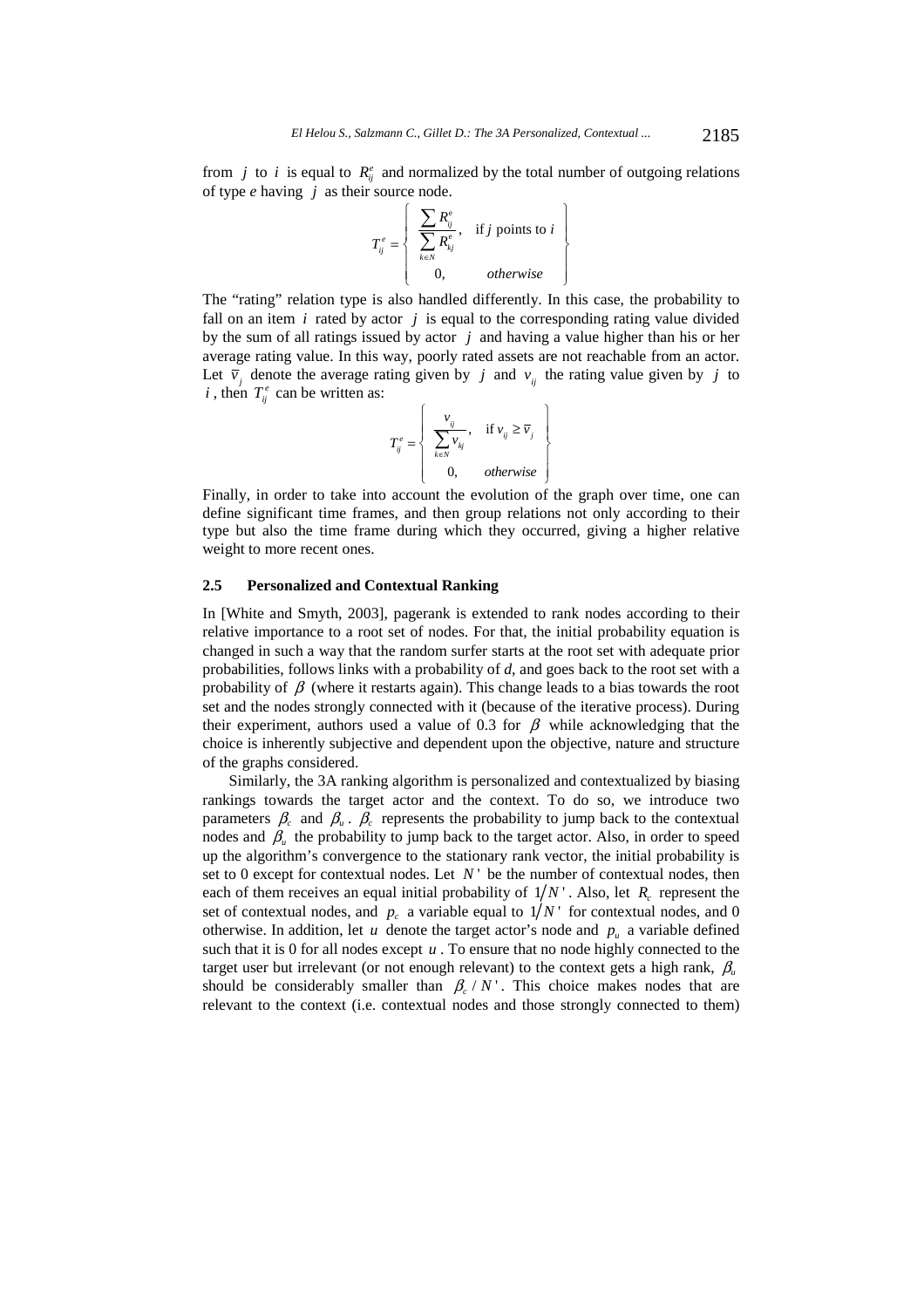achieve top ranks, and those among them that are closer to the target actor achieve better ranking than others. The complete iterative stationary probability equation of landing on node *i* is given by:

$$
p_i^{k+1} = \frac{\lambda}{N} + \beta u p_u + \beta c p_c + d \sum_{e \in E} \left( w_e \sum_{j=0}^N (T_{ij}^e + D_{ij}^e) p_j^k \right); \qquad Eq. 3
$$
  

$$
\sum_{e \in E} w_e = 1; \ \lambda, d, \beta_c, \beta_u > 0; \ \lambda + d + \beta_c + \beta_u = 1;
$$
  

$$
p_c = \begin{cases} \frac{1}{N'}, & \text{if } i \in R_c \\ 0, & \text{otherwise} \end{cases}; \ p_u = \begin{cases} 1, & \text{if } i = u \\ 0, & \text{otherwise} \end{cases}
$$

Eq. 3 can be interpreted as the probability to fall on a node in the graph, starting within a set of contextual nodes, following different types of links with a probability of *d* (each with a probability of  $w_e$ ), jumping to random nodes with a probability of  $\lambda$ , jumping back to the target actor with a probability of  $\beta$ <sub>u</sub>, then going back to one of the contextual nodes with a probability of  $\beta_c$  (and restarting again).

### **2.6 Rank Vector Existence, Uniqueness, and Computation**

This section explains how the rank vector whose components are the importance rankings of all graph nodes is obtained. Let  $C(N \times N)$  be a matrix such that all row elements are zero except those corresponding to contextual nodes where entries are equal to  $1/N$ , and  $U(N \times N)$  a matrix having all rows equal to 0, except the one corresponding to the target actor which is equal to 1. Also, let  $1(N \times N)$  denote a matrix of 1s. Then, the complete matrix *M* representing the random walk can be written as follows:

$$
M = \frac{\lambda}{N} 1 + d \sum_{e \in E} w_e (T^e + D^e) + \beta_u U + \beta_c C
$$
 Eq. 4

The rank vector *I* containing the importance rank of each node *i* can then be written as follows:

$$
I^{k+1} = MI^k \qquad \qquad Eq.5
$$

According to Eq.5, *I* is an eigenvector of *M* with eigenvalue 1. To prove the existence and uniqueness of the rank vector *I* , important properties of the matrix *M* are discussed hereafter. To start with, each column in *M* sums to 1 and all entries are positive. This means that every node is reachable from every other one, thanks to the random jump parameter. Thus *M* is stochastic, irreducible and primitive. As a result, and according to the Perron-Frobenius theorem, *M* has one positive eigenvalue that is greater (in absolute value) than all other eigenvalues, and one positive eigenvector corresponding to it. Consequently, It is guaranteed that the matrix-free power method will converge to  $I$ , the unique leading eigenvector corresponding to the dominant eigenvalue and containing the importance rankings of all graph entities as it is the case for the original pagerank algorithm [Langville and Meyer, 2003]. Authors of the original pagerank algorithm report that with a value of *d* close to 0.85, only 50 to 100 iterations are enough to reach a good approximation of *I* for the Web graph involving billions of hyperlinks [Page et al., 1998].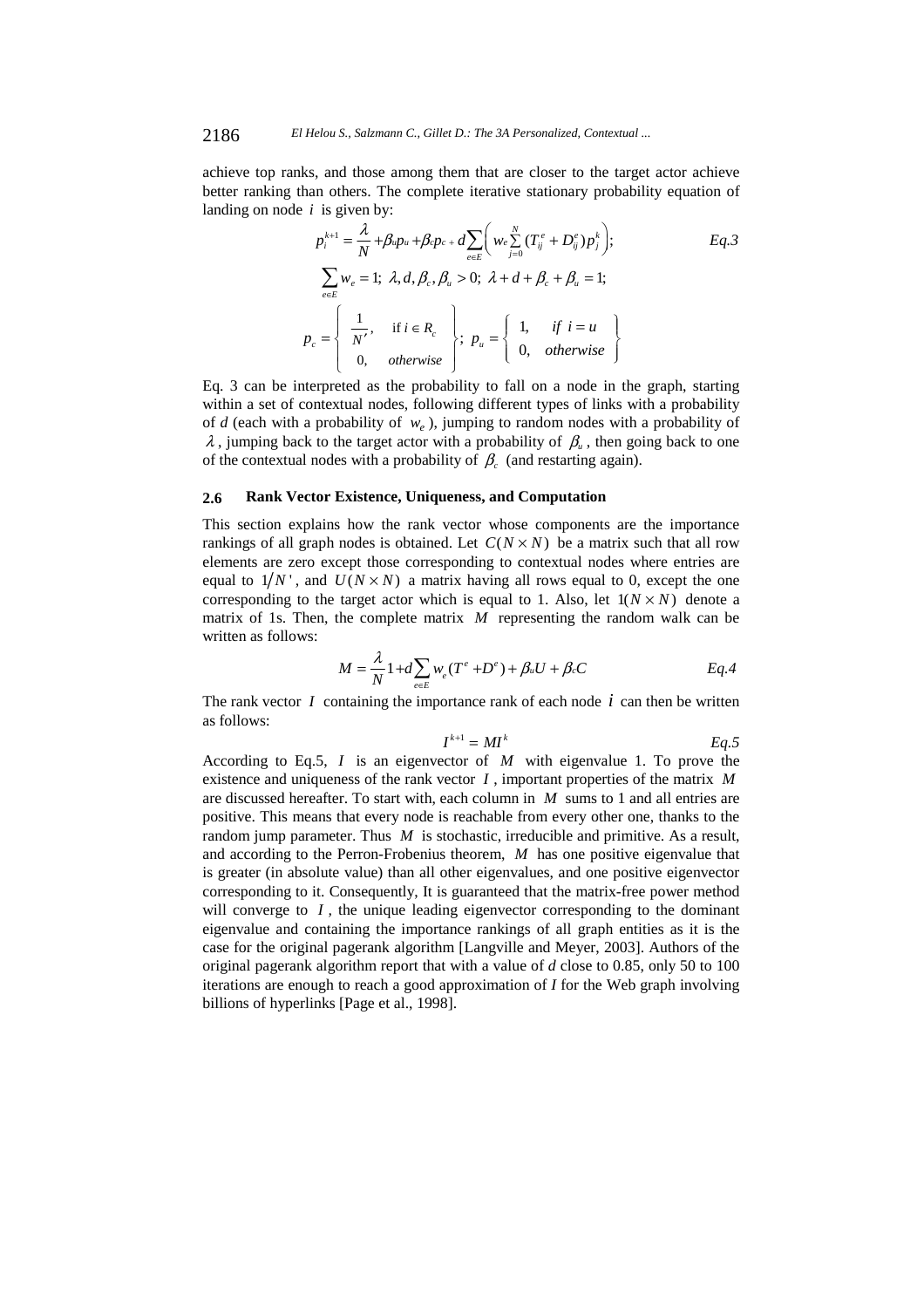This paper does not address issues related to space and time complexity or graph and rank update frequency. Still, a fully scalable future implementation can take advantage of reported experiments and proposed solutions related to scaling personalized pagerank [Fogaras et al., 2006; Haveliwala et al., 2003; Jeh and Widom, 2003].

### **3 Experimental Evaluation on Epinions dataset**

This experiment aims at verifying whether the proposed recommendation approach that represents different 3A inter-relations in a multi-layer graph, and computes rankings based on a personalized and contextualized version of pagerank yields relevant top-*N* recommendations.

### **3.1 Dataset description**

The extended Epinions dataset is chosen for the evaluation (http://www.trustlet.org/wiki/Extended\_Epinions\_dataset). To our best knowledge, it is the only large and publicly available dataset with social networks information in addition to authorship data. The original dataset is reduced to ensure a reasonable validation taking into account the adopted evaluation methods and the ranking approaches compared in this experiment. The evaluation method consists of randomly withdrawing user ratings and trying to predict them. Since unrated reviews cannot be evaluated in this way, they are excluded from the dataset along with their authorship information. While these reviews could have enriched the 3A recommender system, the collaborative filtering method used as a comparison basis cannot make any prediction on them. Actors that share trust information but have not made any rating are also not considered. Distrust information between actors is ignored since none of the ranking approaches exploits them. Since the 3A recommender system considers only ratings values greater or equal to the average, ratings with values less than 3 out of 5 were ignored in the dataset used during the evaluation. Knowing that a bias towards high rating values in Epinions rating distribution has already been reported in (Massa and Avesani, 2007), and that in this dataset in particular, ratings that are below the average only constitute 2.34% of the total number of ratings, removing them is not expected to affect the performance of user-based collaborative filtering in any substantial way. The resulting dataset involves 113,364 actors, 602,309 trust statements, 744,075 rated reviews (47.6% of initial total reviews), 13,348,412 ratings (97.7% of initial total ratings) and 102,652 different topics. Figure 2 shows a mapping of the Epinions data into the 3A model, in which reviews are considered as assets, and subjects or topics are treated as tags. *The unidirectional or bi-directional relations that are translated into bi-directional edges in the graph are displayed in italic*. Relationships between actors, assets and tags are shown along with their relative weight. Weights were chosen empirically taking into account the importance of the different relationships as well as the total number of edges in their corresponding subnetworks.

As noted earlier, the rank of the target user's nodes and contextual nodes are boosted at every step by  $\beta_u$  and  $\beta_c$  respectively. Consequently, and unlike the original pagerank algorithm that only considers the nodes' global popularity, nodes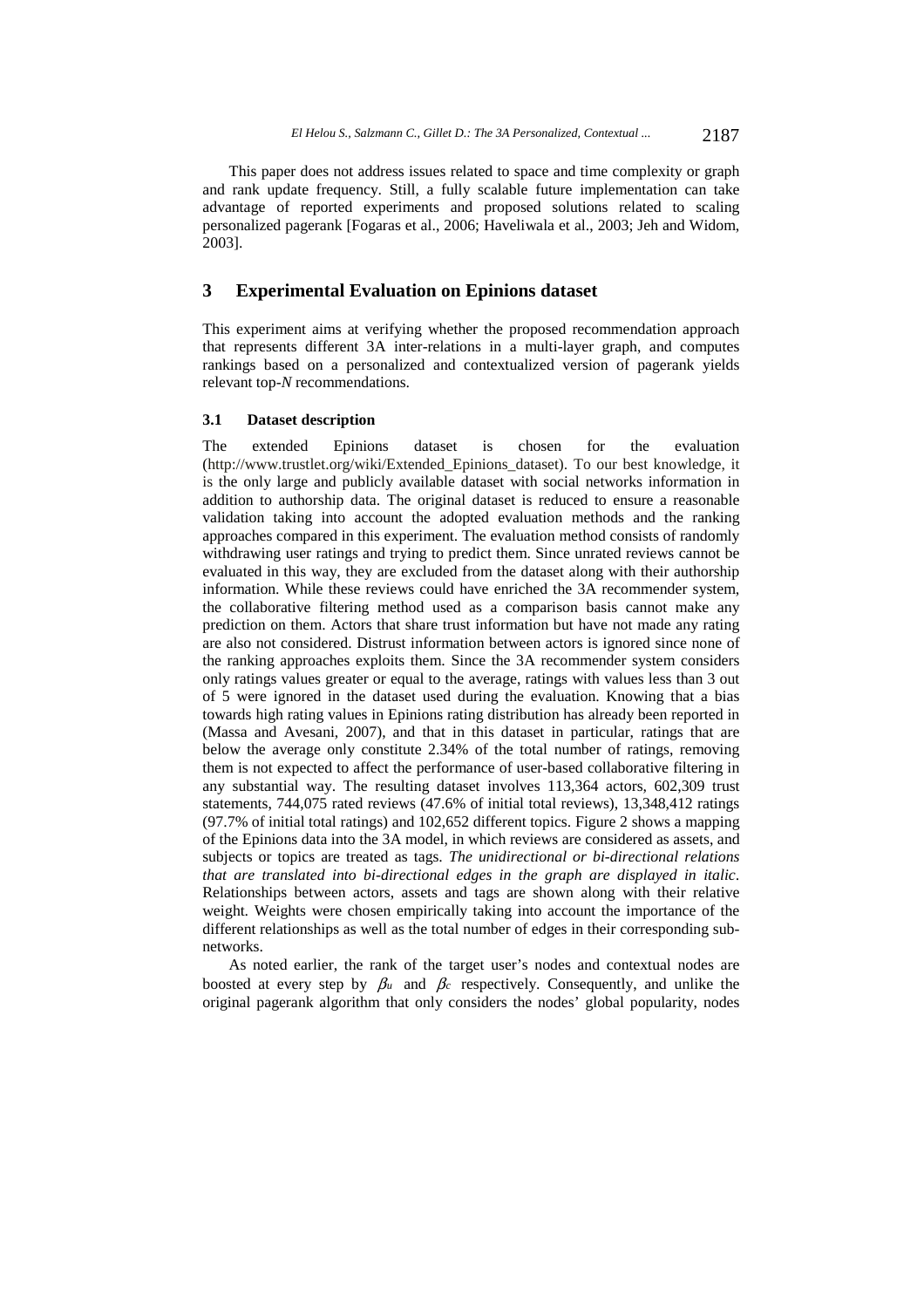that are directly and indirectly connected to the target user and the context are also boosted. For instance, actors trusted by the target user will rank better than others because they are directly connected to him/her, and they will in turn confer importance to the actors they trust and the assets they authored, rated, and tagged. In the same way, assets and actors linked with tags that are relevant to the context or used by the target actor will also achieve higher ranks than others.



*Figure 2: The Epinions network structure* 

### **3.2 Evaluation Method**

Two different versions of the 3A recommender system are applied: the first exploits trust and ratings relations while the second uses all available relations (trust, ratings, authorship and topic information). The experiment does not involve contextualization. In order to personalize rankings towards every target user, parameters were adjusted as follows  $d= 0.75$ ,  $\lambda = 0.05$ ,  $\beta_c = 0$ , and  $\beta_u = 0.245$ . Ranks were obtained using the power method with 5 iterations.

A user-based collaborative filtering method (referred hereafter as CF) is used as a comparison basis. CF computes the similarity in rating behaviour between users. Then CF predicts the rating of an asset unrated by a target user, based on how similar users have rated it. In this experiment, the similarity in rating behaviour  $sim(x, y)$  between two actors *x* and *y* is calculated using the cosine-based similarity measure [Adomavicius and Tuzhilin, 2005]. Let  $S_{xy}$  denote the set of all items co-rated by x and *y*,  $sim(x, y)$  is given by:

$$
sim(x, y) = \frac{\sum_{i \in S_{xy}} r_{x,i} r_{y,i}}{\sqrt{\sum_{i \in S_{xy}} r_{x,i}^2} \sqrt{\sum_{i \in S_{xy}} r_{y,i}^2}}
$$

The predicted rating  $r_{x,i}$  of an item *i* unrated by a target actor *x* is computed using the weighted average of all ratings given by users in  $R<sub>r</sub>$  for item *i*. Let  $r<sub>v,i</sub>$ denote the rating given by user *y* to item *i* respectively. The predicted rating  $r_{x,i}$  for a target user *x* is given by: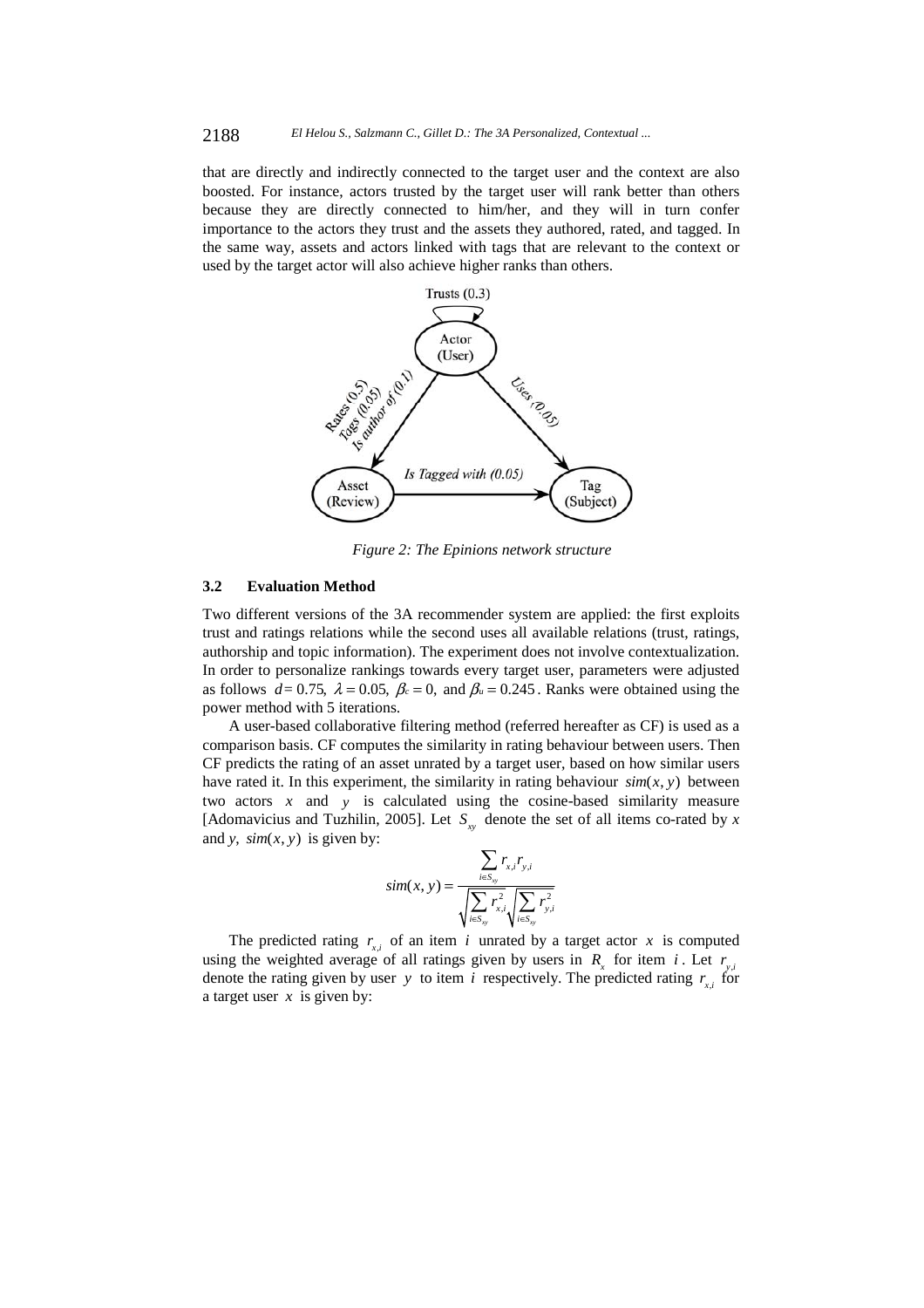$$
r_{x,i} = \frac{\sum_{y \in R_x} sim(x, y) r_{y,i}}{\sum_{y \in R_x} sim(x, y)}
$$

In this experiment, items rated by the top 50 most similar actors to a target user and unrated by the target actor are aggregated, and sorted according to their predicted rating  $r_{x,i}$  and then their frequency of occurrence (McLaughlin and Herlocker, 2004).

To compare the performance of the 3 *top-N* recommendation algorithms described above in terms of results accuracy, we use an evaluation approach similar to the one proposed in [Jamali and Ester, 2009]. The *leave-one-out* method is adopted. It consists of withdrawing a rating and trying to predict its rank using the remaining data. In our experiment, random ratings for 1500 randomly selected users are withdrawn. Only top-rated assets by an actor are considered. Actors that have less than 3 ratings are disregarded during the selection process, as user-based collaborative filtering cannot make predictions on them, after one rating is withdrawn.

*Recall* (or *hit-ratio*) is used to measure the accuracy of a *top-N* recommended list for a target user [Kim et al., 2007]. A hit occurs every time a withdrawn rating for a user appears in *top-N* recommended list for that user. For each of the three recommendation algorithms used in this experiment, recall is computed by dividing the number of hits achieved by the total number of withheld ratings.

### **3.3 Results**

Figure 3 shows the average recall value achieved by the three different ranking algorithms for different values of *N*. Evaluating the algorithm's performance with also big values of *N* is explained by the fact that the dataset involves more than 13 millions ratings, and there are significantly more assets than actors in the dataset. For *N*=10, CF performs slightly better than the 3A ranking algorithm when only rating and trust relationships are taken into account, despite the fact that the latter uses more information. A slight improvement of user-based collaborative filtering over trust-based recommendation algorithms is also reported in other experiments and explained by the fact that users do not necessarily rate the same reviews as the people with whom they have issued trust statements [Jamali and Ester, 2009; Walter et al, 2009]. When the 3A ranking algorithm combines trust, authorship, rating and topic information, it achieves a considerably better recall than CF for small as well as large values of *N*.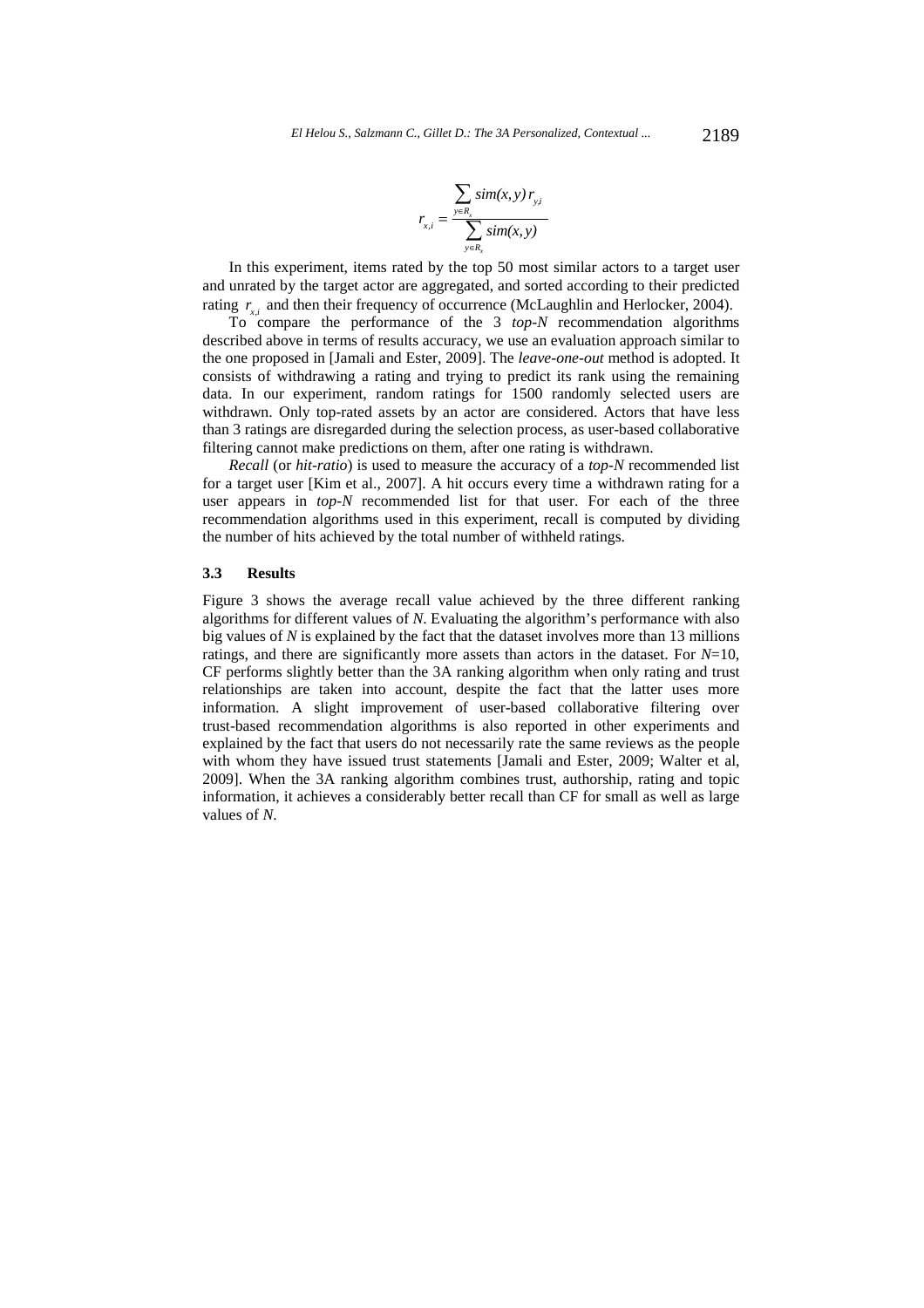

*Figure 3: Average recall achieved by the different recommendation approaches* 

# **4 Related Work**

Many studies on recommender systems for Web applications can be found in the literature. In particular, several recommender systems specifically dedicated to learning environments are proposed [Anderson et al., 2003; Rafaeli et al., 2004; Manouselis et al., 2007]. With respect to the adopted recommendation approaches, most of the existing systems use traditional collaborative filtering where items are recommended based on how "like minded" people rated them. Some combine collaborative filtering with content-based filtering where items are recommended if they are similar in content to items the target user has previously liked. Others use ontology-based filtering that define sequencing rules, model the fine-grained learner's preferences and competences, and compare them against the characteristics of the learning resource [Shen and Shen, 2004]. This approach is usually computationally expensive and restricted to one domain. In addition, compared to the 3A model that simultaneously ranks actors, activities and assets, most of these cited systems are concerned with recommending learning resources only. Only a few also recommend people such as Altered Vista (Recker et al., 2003) and learning activities such as Cyclades [Avancini et al., 2007]. The difference between Altered Vista and the 3A recommender system is that the former requires explicit and active user input, while the latter rely on user networks and previous actions as implicit preference indicators. On the other hand, Cyclades recommends folders and users using content-based filtering in addition to rating-based measures for finding similar folders. The 3A recommender system proposes a more general framework that does not only rely on ratings and folder ownerships but also exploits other 3A inter-relations and evaluation metadata to leverage user preferences. In particular, relying on Web 2.0 evaluation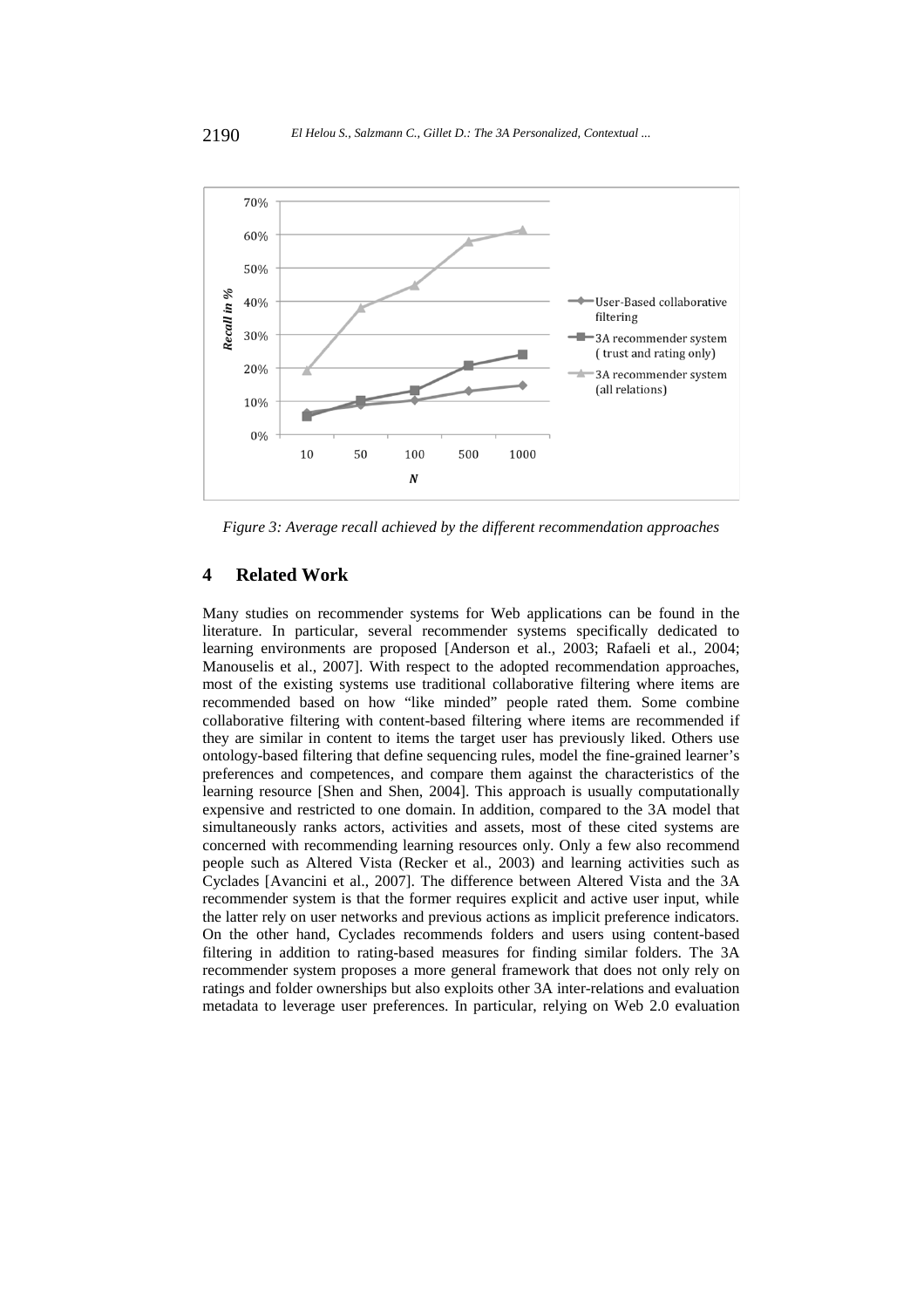metadata such as tags, reviews, and ratings is not yet widely used in recommender systems targeting learning environments.

As far as recommender systems targeting general-purpose Web 2.0 applications as concerned, several rely on tagging and social bookmarking behaviour [Gulli et al., 2009; Symeonidis et al., 2008]. For instance, TC-SocialRank [Hotho et al., 2006] presents a link-based algorithm for folksonomy systems that ranks users, bookmarks and shared resources taking into account temporal and user-clicks information. In addition, several recommendation algorithms that rely on both user ratings and social networks (e.g. friendship and/or trust network) are proposed in the literature [Walter et al., 2009; Ben-Shimon et al., 2007]. The difference with the 3A ranking algorithm is that its underlying graph is heterogeneous and multi-relational; it is not limited to actors related by a monolithic relation but also incorporates different node types and combines diverse relations. This is due to the fact that the 3A model targets collaborative environments where users can undertake more actions than merely tagging, bookmarking or rating and where recommendation is not limited to resources such as movies or documents but also extends to people and activity spaces. Therefore, more generalized interaction models and recommendation algorithms are required to be able to infer user interests and preferences from significant inter-relations between actors, activities and assets.

Recommender systems that adopt graph-based approaches and link analysis algorithm already exist in the literature. [Huang et al., 2002] presents a graph-based recommender system for digital libraries where a two-layer graph is used to represent similarity in content between books, similarity in demographic information between people as well as "purchase" relation connecting people to books. Then, the recommendation task consists of traversing the graph to find weighted paths from the target person to different books. Just as in the 3A recommendation model, first-degree associations (in that case, books that users already purchased) are only used to lead to other ones and are skipped in the final recommendation list. The difference with the 3A model is that the latter is applied in a different context and exploits social networks and user interactions. In addition, the 3A model ranks entities by applying a personalized and contextualized version of the original pagerank algorithm based on global and local popularity measures rather than a graph-search technique. On the other hand, [Wang et al., 2008] propose a graph-based approach that combines different object types linked by diverse relations. It relies on a random walk algorithm based on pagerank to compute the importance of objects in an educational portal. In addition, a more general framework called fusion also based on a random-walk algorithm and combining inter and intra-links among multiple-type objects is introduced in [Xi et al., 2004]. None of these two papers addresses the issue of having different weights for different relation types, neither do they personalize or contextualize rankings. Finally, with respect to personalizing recommendations in working and learning environments, a personalized activity prioritization approach that identifies different types of users' actions and exploits them using a Support Vector Machine model is presented in [Li et al., 2007]. The 3A recommendation algorithm also exploits user actions. However, it is not limited to activities. Finally, it does not only recommend an ordering of existing entities but also recommends new ones taking into account the target user's context.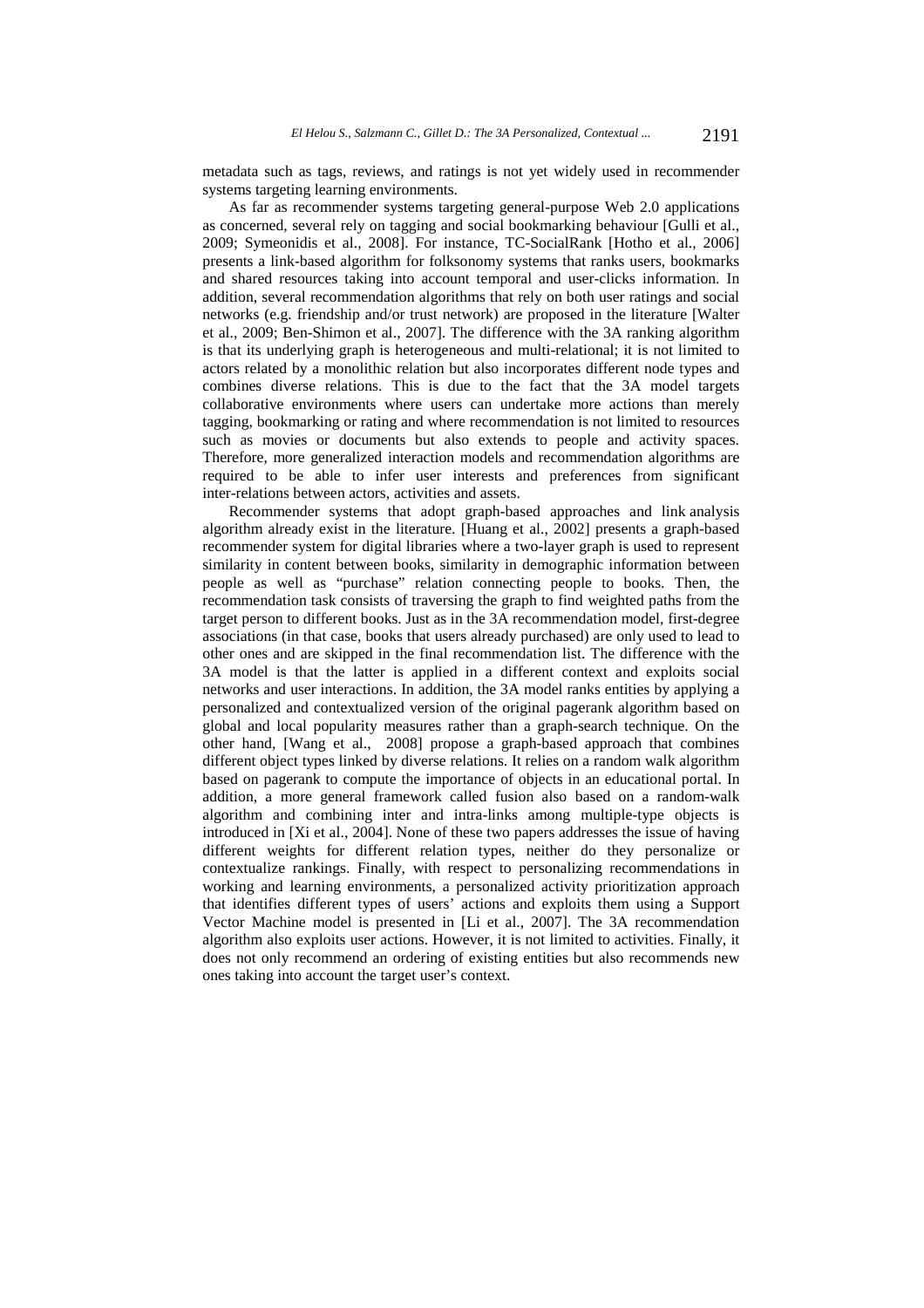### **5 Conclusion and Future Work**

This paper presented a personalized, contextual and multi-relational ranking system that can simultaneously rank actors, activities, and assets in CSCW and CSCL environments. The evaluation carried using a large Epinions dataset shows that the presented approach outperforms a user-based collaborative filtering algorithm used as a comparative basis. More evaluations will be carried out in the future using data from social media sites offering public API's such as LinkedIn (http://www.linkedin.com/). Studies regarding the algorithm's sensitivity to its different parameters will be conducted. As far as the relation types linking 3A entities are concerned, further experiments can help identify the significant relations that should be taken into account to improve recommendations, and study the impact of different relation weights' distribution on the algorithm. Finally, future investigations will also address different challenges related to how best to display recommendations, and how to update them taking into account the user's online feedback.

#### **Acknowledgements**

This research was partially funded through Projects (Palette, ROLE, STELLAR) that are part of the Sixth and Seven Framework Program for Research and Technological Development of the European Union in Information and Communication Technologies, as well as through the Innovation Funds for educational projects (FIFO) of the Swiss Federal Institute of Technology in Lausanne (EPFL).

### **References**

[Anderson et al., 2003] Anderson, M., Ball, M., Boley, H., Greene, S., Howse, N., Lemire, D., McGrath, S.: "RACOFI: a Rule-Applying Collaborative Filtering System"; Proc. IEEE/WIC COLA'03, NRC 46507,Halifax, Canada (2003).

[Avancini et al., 2007] Avancini, H., Candela, L., Straccia, U.: "Recommenders in a personalized, collaborative digital library environment"; Journal of Intelligent Information Systems, 28, 3 (2007), 253–283.

[Ben-Shimon et al., 2007] Ben-Shimon, D., Tsikinovsky, A., Rokach, L., Meisles, A., Shani, G., Naamani, L.: "Recommender System from Personal Social Networks"; Advances in Intelligent Web Mastering, 43 (2007), 47-55.

[Borgatti and Cross, 2003] Borgatti, S.P., Cross, R.: "A Relational View of Information Seeking and Learning in Social Networks"; Management Science Archive, 49, 4 (2003), 432- 445.

[Burch, 2005] Burch S.: "The Information Society / the Knowledge Society" In Word Matters: multicultural perspectives on information societies; C & F Éditions, Brussels (2005).

[Dey A., 2001] Dey, A. K.: "Understanding and Using Context"; Personal and Ubiquitous Computing, 5, 1 (2001), 4-7.

[Drachsler, 2008] Drachsler, H., Hummel, H., Koper, R.: "Navigation support for learners in informal learning environments"; Proc. Recommender systems, ACM, Lausanne (2009), 303-306.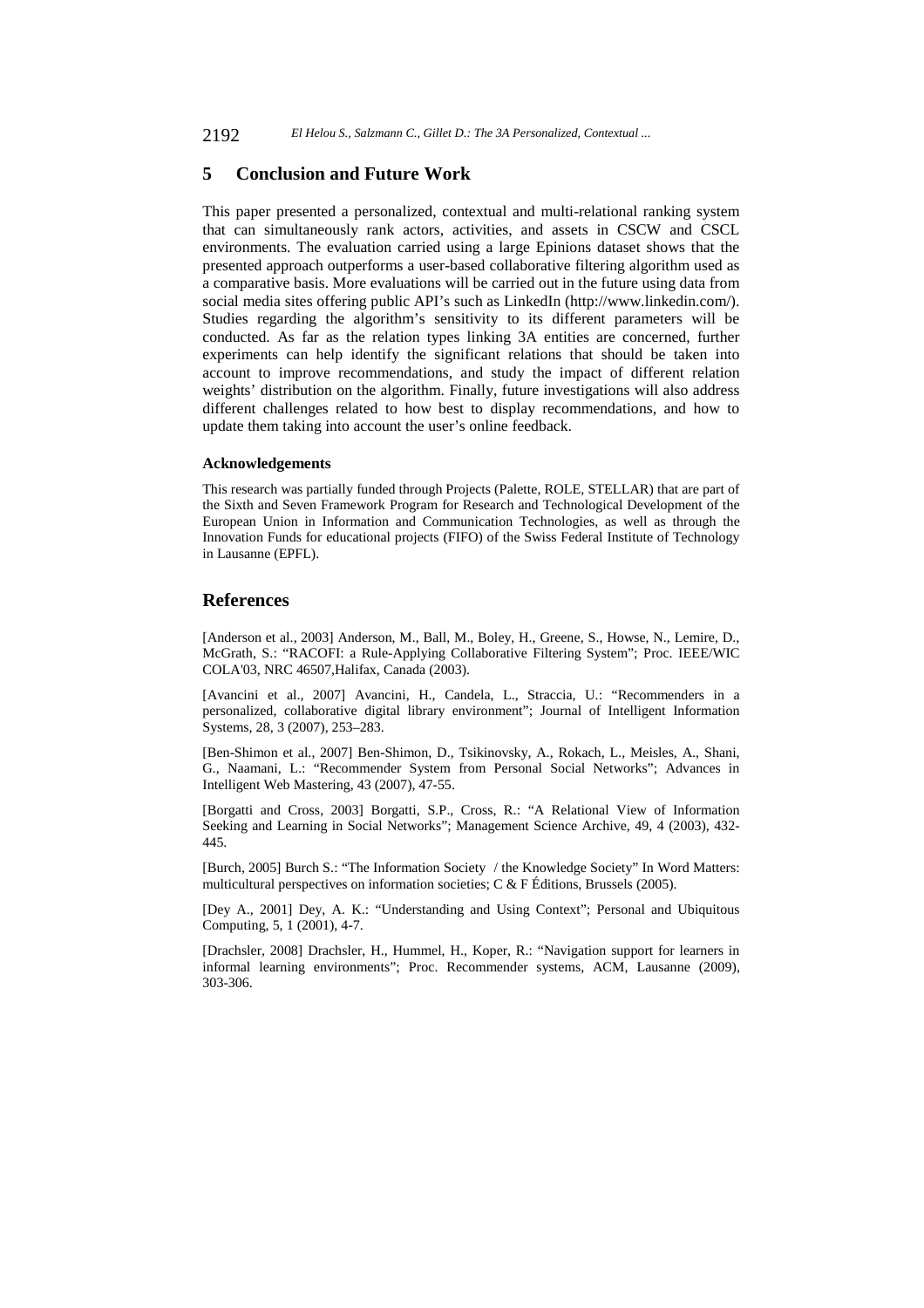[El Helou et al., 2009] El Helou, S.; Gillet, D.; Salzmann, C.; and Sire, S.: "The 3A Contextual Ranking System: Simultaneously Recommending Actors, Assets, and Group Activities"; Proc. The third ACM Conference on Recommender Systems (RecSys'09), ACM, New York (2009), 373-376.

[El Helou et al., 2010] El Helou S., Li S., Gillet, D.: "The 3A Interaction Model: Towards Bridging the Gap between Formal and Informal Learning"; Proc. The third International Conference on Advances in Computer-Human Interactions (ACHI'10), IEEE, St. Martin (2010), 179-184.

[Fogaras, 2004] Fogaras, D., Rácz, B., Csalogány, K., Sarlós, T.: "Towards Scaling Fully Personalized PageRank: Algorithms, Lower Bounds, and Experiments"; Internet Mathematics. 2, 3 (2007), 333-358.

[Geyer et al., 2008] Geyer, W., Dugan, C., Millen, D.R, Muller, M., Freyne, J.: "Recommending topics for self-descriptions in online user profiles"; Proc. The ACM Conference on Recommender Systems (RecSys '08), ACM, New York (2008), 59-66.

[Grudin, 1998] Grudin, J.: "Why CSCW applications fail: problems in the design and evaluation of organizational interfaces"; Proc. The 1988 ACM Conference on Computer-Supported Cooperative Work (CSCW '88), ACM, New York (1998), 85-93.

[Gulli et al., 2009] Gulli, A., Cataudella, S., Foschini, L. "TC-SocialRank: Ranking the Social Web."; Proc. The 6th international Workshop on Algorithms and Models For the Web-Graph, LCNS 5427, Springer, Barcelona (2009), 143-154.

[Halverson, 2002] Halverson C.: "Activity theory and distributed cognition: or what does CSCW need to do with theories?"; Computer Supported Cooperative Work, 11, 1(2002), 243-267.

[Haveliwala, 2003] Haveliwala, T., Kamvar, S., Jeh, G.: "An Analytical Comparison of Approaches to Personalizing PageRank"; Technical Report. Stanford, US (2003). Retrieved April 8, 2009 from http://infolab.stanford.edu/~taherh/papers/comparison.ps

[Heylighen, F 1999] Heylighen, F. "Change and information overload: negative effects"; Principia Cybernetica Web. Retrieved May 26, 2009 from: http://pespmc1.vub.ac.be/CHINNEG.html

[Hotho et al., 2006] Hotho, A., Jäschke, R., Schmitz, C., Stumme G. 2006.: "FolkRank: A Ranking Algorithm for Folksonomies"; Proc. Workshop on Information Retrieval (FGIR), Germany (2006).

[Im and Hars, 2007] Im, I., Hars, A. "Does a one-size recommendation system fit all? The effectiveness of collaborative filtering based recommendation systems across different domains and search modes"; ACM Trans. Information Systems, 26,1 (2007), 4.

[Jamali and Ester, 2009] Jamali, M., Ester, M.: "Using a trust network to improve top-N recommendation"; Proc. The third ACM Conference on Recommender Systems (RecSys '09), ACM, New York (2009), 181-188.

[Jeh and Widom, 2003] Jeh, G., Widom, J.: "Scaling personalized web search"; Proc. ACM World Wide Web Conference, ACM, New York (2003), 271-279.

[Kim, 2007] Kim, H.-N., Ji, A.-T., Kim, H.-J., Jo, G.-S.: "Error-Based Collaborative Filtering Algorithm for Top-N Recommendation"; Advances in Data and Web Management , 594-605.

[Koper, 2004] Koper, R., Tattersall, C.: "New directions for lifelong learning using network technologies"; British Journal of Educational Technology, 35, 6 (2004), 689-700.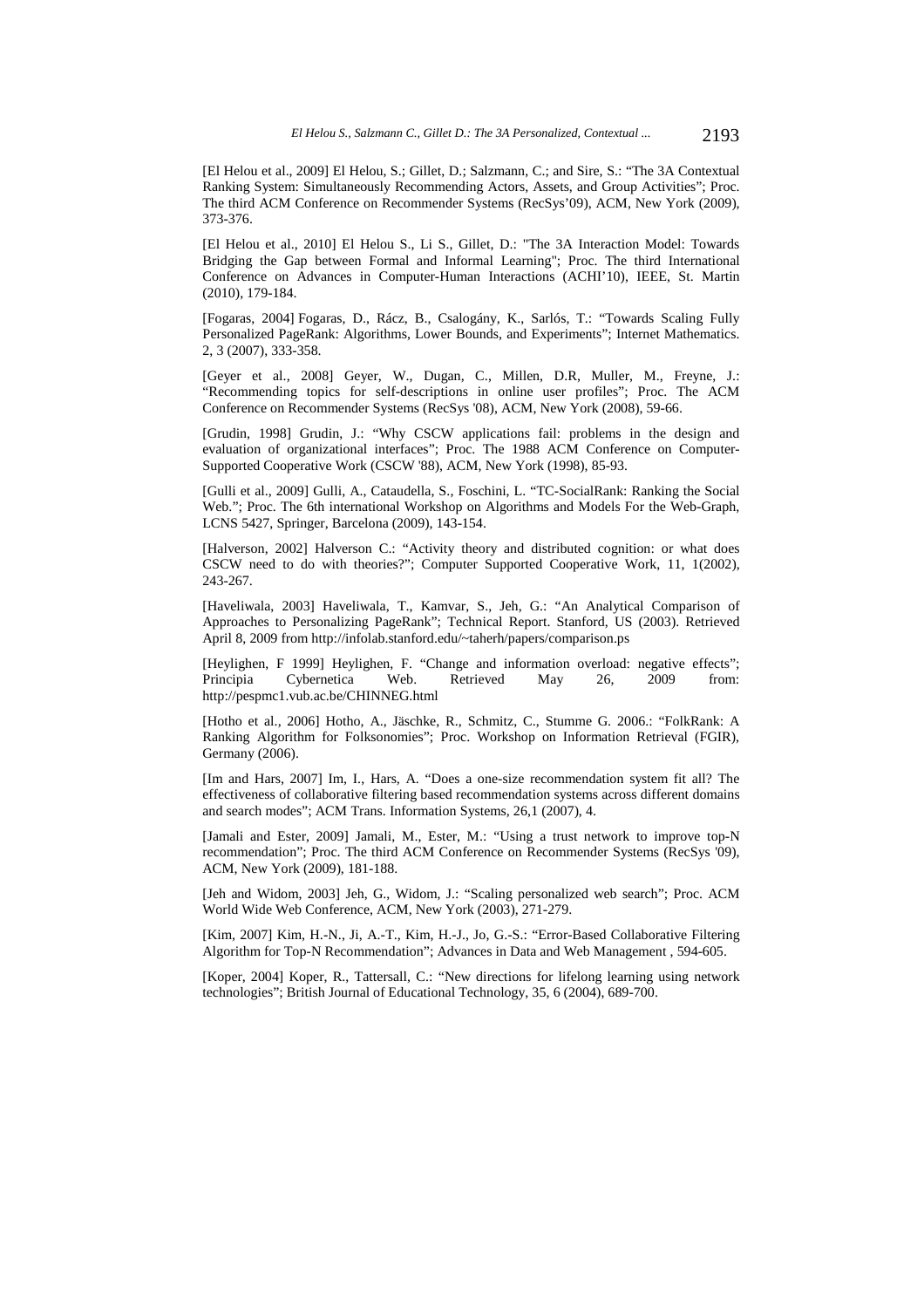[Langville and Meyer, 2003] Langville, A.N., Meyer C.D.: "Deeper Inside PageRank"; Internet Mathematics, 1,3 (2003), 335-380.

[Li et al., 2007] Li, L., Muller, M. J., Geyer, W., Dugan, C., Brownholtz, B., Millen, D. R.: "Predicting individual priorities of shared activities using support vector machines"; Proc. The sixteenth ACM Conference on Conference on Information and Knowledge Management (CIKM '07), ACM, New York (2007), 515-524.

[Manouselis et al., 2007] Manouselis N., Vuorikari, R., Van Assche, F.: "Simulated analysis of MAUT collaborative filtering for learning resource recommendation"; Proc. Workshop on Social Information Retrieval for Technology-Enhanced Learning (SIRTEL), 2nd European Conference on Technology Enhanced Learning (EC-TEL'07), Crete, Greece (2007).

[Massa and Avesani, 2007] Massa, P., Avesani, P.:"Trust-aware Recommender Systems"; Proc. Recommender systems, ACM, Minneapolis (2007), 17 - 24.

[Page et al, 1998] Page, L., Brin, S., Motwani, R., Winograd, T.: "The PageRank citation ranking: Bringing order to the Web"; Technical report, Stanford Digital Library Technologies Project (1998).

[Rafaeli et al., 2004] Rafaeli S., Barak M., Dan-Gur Y., Toch E.: "A Web-based environment for learning, assessing and knowledge sharing in communities": Computers and Education, 43 3 (2004), 273-289.

[Ram, 2001]. Ram S.: "Intelligent Agents and the World Wide Web: Fact or Fiction?"; Journal of database management, 12(2001), 1, 46-47.

[Recker et al., 2003] Recker, M., Walker, A., Lawless, K.: "What do you recommend? Implementation and analyses of collaborative information filtering of web resources for education"; Instructional Science, 31, 4 (2003), 299-316.

[Shen and Shen, 2004] Shen L., Shen R.: "Learning Content Recommendation Service based on Simple Sequencing Specification"; Proc. International Conference on Web-Based Learning, LNCS 3143, Beijing (2004), 363-370.

[Symeonidis et al., 2008] Symeonidis, P., Nanopoulos, A., Manolopoulos, Y.: "Tag recommendations based on tensor dimensionality reduction"; Proc. The 2008 ACM Conference on Recommender Systems (RecSys'08), ACM, New York (2008), NY, 43-50.

[Tang and McCalla, 2009] Tang, T., McCalla, G.: "A Multidimensional Paper Recommender: Experiments and Evaluations"; Internet Computing, IEEE, 13, 4 (2009), 34-41.

[Vuorikari and Berendt, 2009] Vuorikari, R., Berendt, B.: "Study on Contexts in Tracking Usage and Attention Metadata in Multilingual Technology Enhanced Learning"; Proc. Exploitation of Usage and Attention Metadata Workshop, Lübeck (2009).

[Vuorikari et al., 2007] Vuorikari, R., Manouselis, N., Duval, E.:"Metadata for social recommendations: storing, sharing and reusing evaluations of learning resources". Social Information Retrieval Systems: Emerging Technologies and Applications for Searching the Web Effectively, Goh, D. and Foo S. (Eds.), Idea Group Inc., 87-107.

[Walter et al., 2009] Walter, F. E., Battiston, S., Schweitzer, F.: "Personalised and dynamic trust in social networks". Proc. The third ACM Conference on Recommender Systems (RecSys '09), ACM, New York, NY(2009), 197-204.

[Wang et al., 2008] Wang, X., Yuan, F., Qi, L.: "Recommendation in Education Portal by Relation Based Importance Ranking". Proc. 7th international Conference on Advances in Web Based Learning, LCNS 5145, Springer, Jinhua (2008), 39-48.